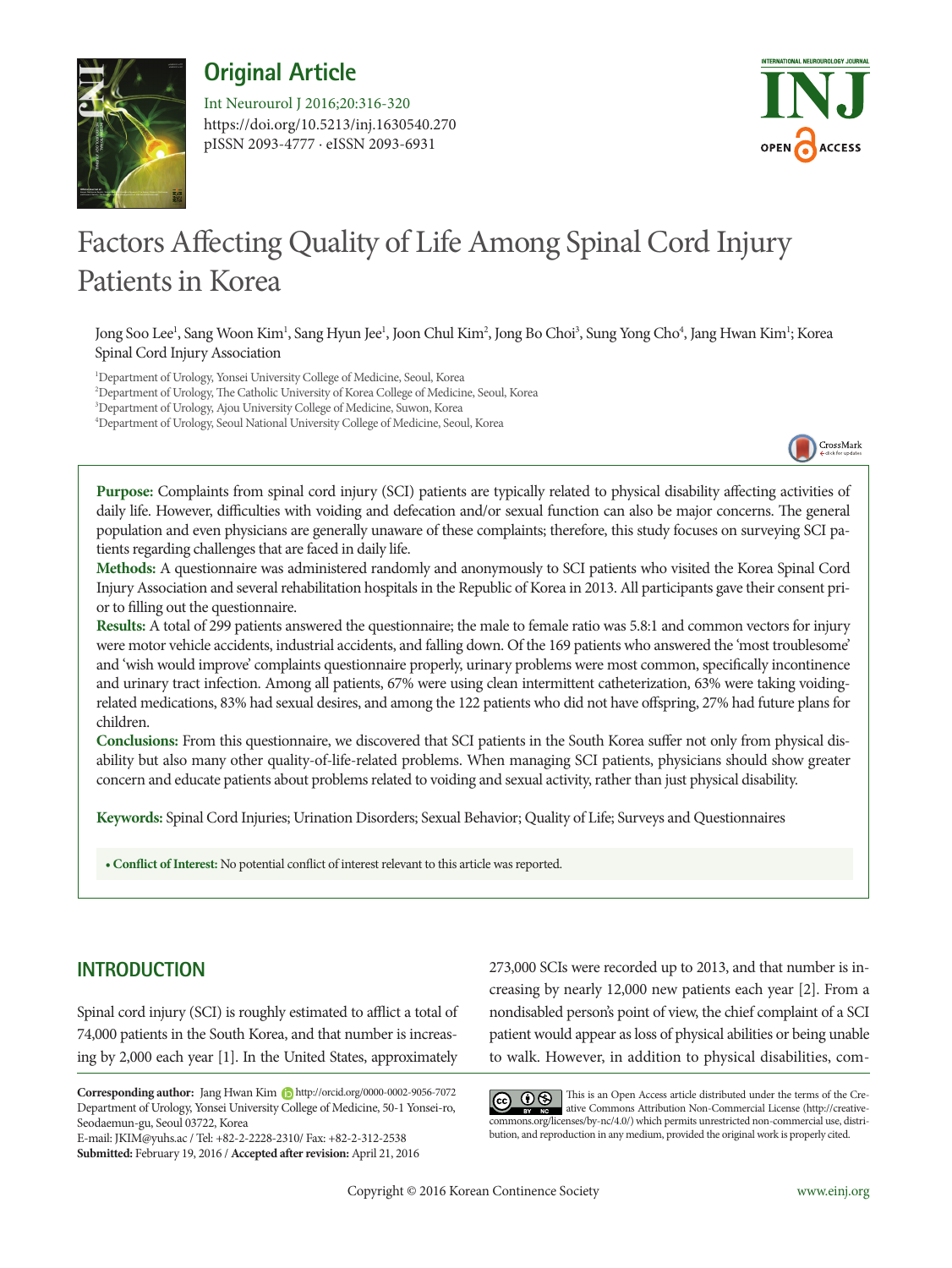plaints about problems with urination and defecation can also be major concerns for SCI patients. Concerns about giving birth and sexual desires are also present, although in South Korea they are not readily expressed due to adherence to the nation's Confucian-based values emphasizing modesty. Unfortunately, a lack of awareness of these complaints is not only common among the general public but also among physicians [3,4]. Due to a shortage of research on this topic, the current study surveyed SCI patients and attempted to outline symptoms and causes of discomfort in their daily lives.

## **MATERIALS AND METHODS**

#### **Patients**

Data were collected via a survey administered randomly and anonymously to SCI patients who visited the Korea Spinal Cord Injury Association or several rehabilitation hospitals throughout Korea in 2013. Consent was obtained from all participants

#### **Questionnaire**

Thirty questions were designed consisting of 4 major categories: basic information, SCI-related discomforts, daily management of voiding, and sex life and family planning. The basic information category included 7 questions about age, sex, cause of injury, year of injury, period of admission, number of hospital admissions, and cohabitation status. The SCI-related category included 2 questions about patient discomfort: which ailment is most bothersome and which one the patient would most want to improve. The daily management of voiding category included 12 questions regarding current voiding method, advised voiding method, reason of not using advised method, voiding-related complications, source of urogenital information, recent urologic evaluation, cost of management for voiding in 2013, urologic medication, etc. Finally, the sex and family planning category included 9 questions about the presence of children, family plan, sex life, satisfaction and dissatisfaction with sex life, presence of sexual desire, and recommended and currently used supportive method for sexual activity (Supplementary material).

## **Statistical Analysis**

Descriptive analyses were performed in Microsoft Excel. A oneway analysis of variance (ANOVA) was used for continuous variables in subgroup analysis. After ANOVA, a Bonferroni *post hoc* test was used for comparison between groups. For categorical variables, Pearson chi-square test was used. Statistical

analysis was performed using IBM SPSS Statistics ver. 23.0 (IBM Co., Armonk, NY, USA), and statistical significance was set at  $P < 0.05$ .

# **RESULTS**

## **Demographic Characteristics and Injury-Related Data**

A total of 299 SCI patients were surveyed in 2013. The male to female ratio was 5.8:1, and the average age, age at time of injury, and disease duration were not significantly different according to sex. SCI was mostly caused by traumatic causes (91.4%), among which motor vehicle accidents were most common, followed by falls and industrial accidents. Common nontraumatic causes included myelitis, tumor, and spina bifida. Injury rates according to sex are summarized in Table 1.

The average hospitalization period per admission was 7.6 months, and the average number of hospital admissions was 3.1 hospitals per patient. Patients were shown to live with spouses (42%), parents (27%), alone (25%) and other (2%). There was no significant difference between average hospitalization period and whom the patient was living with  $(P=0.97)$ .

## **'Most Troublesome' and 'Wish Would Improve' Complaints Among SCI Patients**

In the survey, responders were asked to rank their bothersome problems and those which they would most want to be im-

## **Table 1.** Basic information of responders

| Variable                                                                                                                       | Male                                  | Female                                          | No. (%)                                                                | p-value            |
|--------------------------------------------------------------------------------------------------------------------------------|---------------------------------------|-------------------------------------------------|------------------------------------------------------------------------|--------------------|
| No. of patients                                                                                                                | 255                                   | 44                                              |                                                                        |                    |
| Age at survey (yr)                                                                                                             | $46.4 \pm 10.3$                       | $46.7 \pm 12.7$                                 |                                                                        | 0.934a)            |
| Age at injury $(yr)$                                                                                                           | $31.4 \pm 10.1$                       | $30.9 \pm 12.1$                                 |                                                                        | $0.821^{a}$        |
| Disease duration (yr)                                                                                                          | $14.8 \pm 9.1$                        | $15.8 \pm 13.0$                                 |                                                                        | $0.700^{a}$        |
| Cause of SCI<br>Traumatic<br>Nontraumatic                                                                                      | 249<br>231<br>18                      | 43<br>36<br>7                                   | 292<br>267(91.4)<br>25(8.6)                                            | $0.050^{b}$        |
| Cause of traumatic SCI<br>Motor vehicle accident<br>Industrial accident<br><b>Sports</b><br>Diving<br>Falling down<br>Violence | 231<br>106<br>59<br>6<br>7<br>53<br>0 | 36<br>25<br>3<br>$\Omega$<br>$\Omega$<br>7<br>1 | 267<br>131(49.1)<br>62(23.2)<br>6(2.2)<br>7(2.6)<br>60(22.5)<br>1(0.4) | 0.007 <sup>b</sup> |

Values are presented as mean±standard deviation or number. SCI, spinal cord injury. a)Based on 2 sample *t*-test. b)Based on Pearson chi-square test.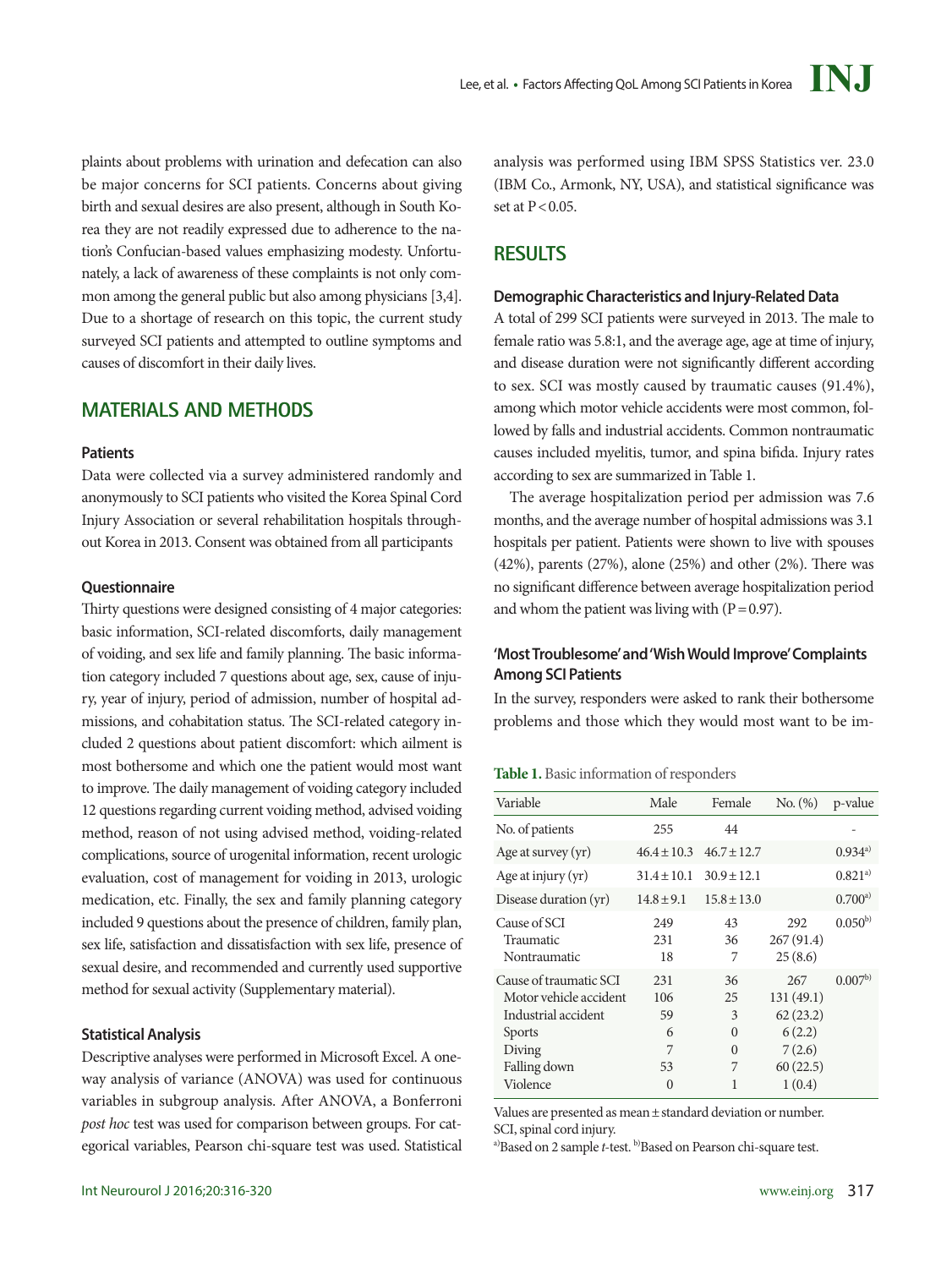| Ranking             | Bothersome problems |          |           |       | Wish would improve |     |                |       |
|---------------------|---------------------|----------|-----------|-------|--------------------|-----|----------------|-------|
|                     | 1st                 |          | $2nd$ 3rd | Total | 1st                | 2nd | 3rd            | Total |
| Physical disability | 132                 | 21       | 15        | 168   | 131                | 12  | 20             | 163   |
| Soreness            | 36                  | 41       | 14        | 91    | 35                 | 34  | 19             | 88    |
| Urologic problems   | 66                  | 97       | 35        | 198   | 60                 | 99  | 35             | 194   |
| Bowel problems      | 28                  | 74       | 59        | 161   | 23                 | 67  | 62             | 152   |
| Sexual activity     | 6                   | 20       | 50        | 76    | 14                 | 23  | 35             | 72    |
| Pain                | 17                  | 19       | 36        | 72    | 20                 | 22  | 34             | 76    |
| Hyper-reflexia      | 6                   | 10       | 33        | 49    | 3                  | 13  | 32             | 48    |
| Dyspnea             | $\Omega$            | 1        | 6         | 7     | $\Omega$           | 3   | 9              | 12    |
| Depression          | 0                   | 5        | 18        | 23    | 1                  | 5   | 10             | 16    |
| Other               | $\Omega$            | $\Omega$ | 3         | 3     | $\Omega$           | 1   | $\mathfrak{D}$ | 3     |

**Table 2.** Ranking of 'most troublesome' and 'wish would improve' complaints of spinal cord injury patients

proved (Table 2). After excluding duplicate answers and nonresponses, complaints from 169 patients were reviewed. The most bothersome problem reported was physical disability, followed by urologic problems and bowel problems. Similarly, of the complaints that patients most wanted to be improved, first was physical disability; second was urinary problems; and third was bowel problems. However, when considering the 3 major reported complaints in order of frequency, urinary problems was the most frequently reported, followed by bowel problems and physical disability.

#### **Urinary Management**

The most commonly recommended methods for urination by physicians were clean intermittent catheterization (CIC) (47%), followed by incontinent voiding (16%), drugs (14%), Foley catheterization (8%), and cystostomy (4%). However, about half of the patients were not using the recommended method because of economic problems (22%), no effect (20%), difficulty of use (20%), no caregiver (14%), side effects (10%), and other reasons. Patients who were incontinent voiding used diapers or pads (43%), gismos (31%), and condoms or plastic bags (21%). Other than these, percussion (36%), the Crede method (29%), and the Valsalva method (25%) were also used. Only 15% of patients were using a single method for urination.

On average, patients experiencing incontinent voiding used a mean of 2.8 pads or diapers per day. Patients did CIC an average of 4.45 times per day, with a mean of 360 mL per time. For CIC materials, reusable silicon (56%), disposable latex (28%), and single-use silicon (11%) were used. Although CIC was usu-

318 www.einj.org

|                                               | Doctors     | Fellow patients         | Internet    |
|-----------------------------------------------|-------------|-------------------------|-------------|
| General complications<br>$(n=313)$            | 134 (42.8%) | 162 (51.8%)             | $17(5.4\%)$ |
| Possibility for renal<br>injury ( $n = 349$ ) |             | 186 (53.3%) 139 (39.8%) | $24(6.9\%)$ |

ally performed by the patient (62%), almost half of the patients required the assistance of a family member (20%) or caregiver  $(16\%)$ .

Regarding problems related to urination, incontinence (34%) was the most commonly reported, followed by urinary tract infection (29%), headache and dizziness (11%), and bladder stones (4%). Among patients using CIC, absence of a proper place (26%) and side effects (26%) were noted, followed by physical or economic burden (19%), hygiene (15%), and difficulty of use (12%). Side effects included urinary tract infection (50%), incontinence (15%), headache and dizziness (12%), and pain (10%).

Regarding costs for urination management in 2013, 183 people responded that cost was about 90,000 Korean won (76 United States dollars) per month. A total of 63% of patients were taking drugs because of urinary tract problems such as an anticholinergic (43%), antibiotic (25%), or others (32%).

#### **Exposure to Urogenital Information**

Via the survey, SCI patients were asked to report how they were informed of urogenital complications (e.g., doctors, fellow patients, internet; Table 3). There were no differences in current age (P=0.731), age at the time of injury (P=0.225), total length of hospital stay ( $P = 0.902$ ), or length of stay per hospital visit  $(P=0.521)$  according to where SCI patients received information on urogenital complications. Meanwhile, individuals who had a longer period of injury ( $P = 0.02$ ), and fewer hospitals visits ( $P = 0.017$ ) obtained information mainly from colleagues. Eighty percent of patients knew that bladder problems may accompany SCI leading to renal injury, and more than half of these patients received this information from doctors. Those who were informed about urogenital information by a doctor were also informed about the possibility of kidney damage by a doctor (P < 0.001). Seventy-four percent of patients' most recent urinary tract evaluation was within the previous 3 years, with an average of 1.14 years. The length of time that had passed from the most recent urinary tract evaluation was significantly shorter in patients who received information from doctors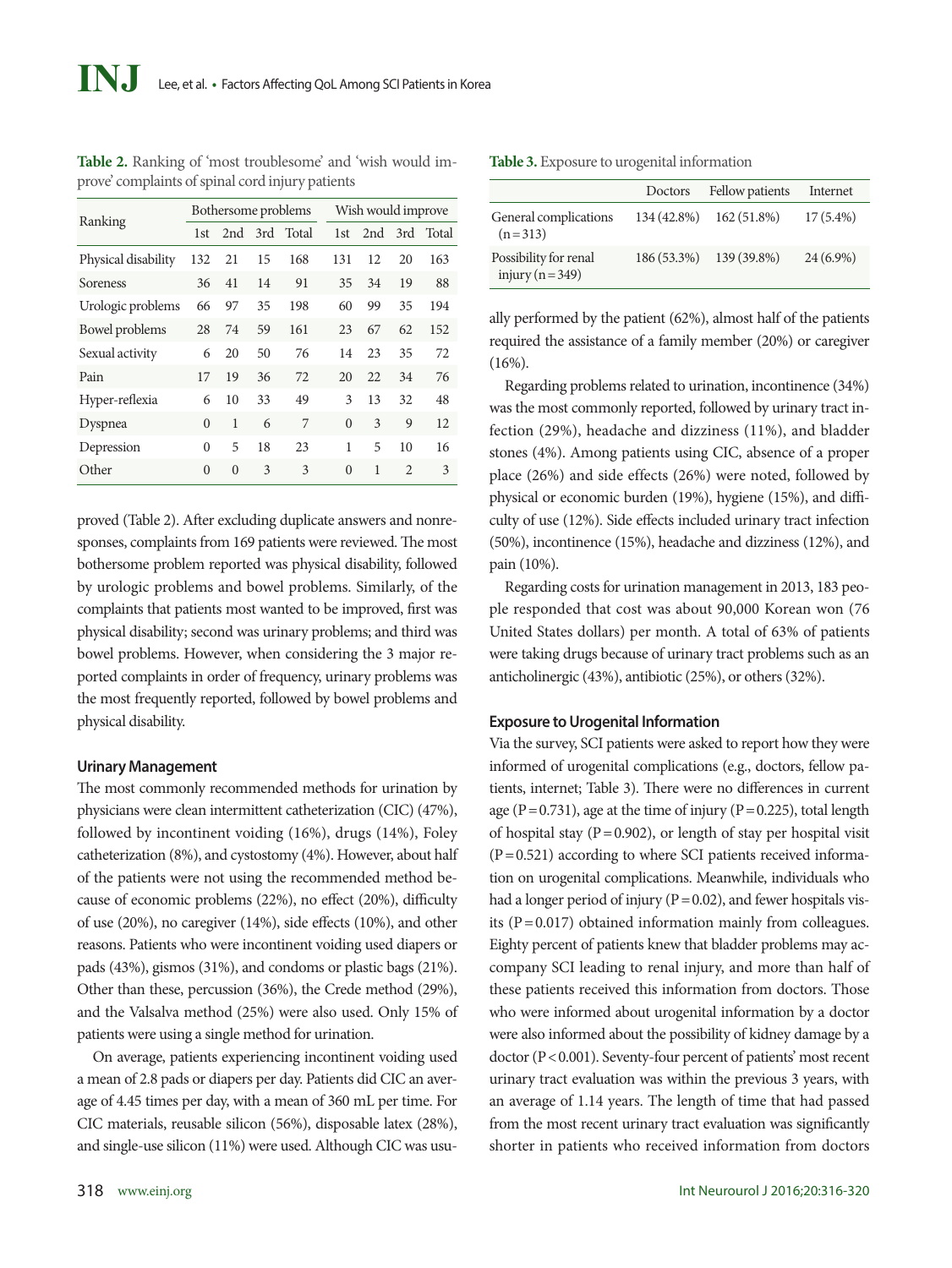**Table 4.** Offspring, plans for children, and sexual activity

| Offspring       | Plans for children             | Sexual activity                                                |
|-----------------|--------------------------------|----------------------------------------------------------------|
| Yes, $157(56%)$ | Yes, $9(6%)$<br>No, 148 (94%)  | Yes, $5(56%)$<br>No, 4(44%)<br>Yes, $39(26%)$<br>No, 109 (74%) |
| No, 122 (44%)   | Yes, $33(27%)$<br>No, 89 (73%) | Yes, $9(27%)$<br>No. 24 (73%)<br>Yes, $21(24%)$                |
|                 |                                | No, 68 (76%)                                                   |

about urination complications (P<0.001) and the possibility of kidney damage  $(P=0.004)$ .

## **Sexual Activity and Plans to Give Birth**

Among the study population, 56% had offspring, and among those who did not have offspring, 27% were planning to have a child. Nevertheless, 73% of those planning for a child were not having intercourse (Table 4).

In the survey, SCI patients were asked to rank their sexual activity from 1 (very weak desire) to 5 (very strong desire). Patients who reported some desire for sexual activity (higher than 2) comprised 83%, although of these patients only 28% were sexually active.

For the entire population, SCI patients were asked to rank their sexual satisfaction from 1 (very dissatisfied) to 5 (very satisfied). Patients who reported their satisfaction higher than average (greater than 3) comprised 25% of all patients, 22% of those with sexual desire, and 37% of those who were sexually active.

The most common complaints related to sexual function were erectile dysfunction (31%) and lack of libido (27%). Others included having no partner, short intercourse duration, and erection that did not lead to intercourse because of hospital stay. However, among all patients, 35% received no recommendations about supportive methods for sexual activity. Lack of recommendations about supportive methods from physicians was reported by 34% of patients with plans for children and 29% of patients with sexual desire. Forty-seven percent of the patients with plans for children and 49% of patients with a sexual desire were not using supportive methods. When recommendations were given, 43% did not follow through because of financial burdens and 20% reported a lack of effect.

# **DISCUSSION**

In South Korea, there are no statistics on SCI patients; even in

determining the number of SCI patients in the country, one must rely on using foreign statistics [1]. For improvement of this problem and to build a database, an appropriate SCI model system, such as the US National Spinal Cord Injury Statistical Center (NSCISC), is needed [2,5].

In this study, the most common causes of SCI were traffic accidents and industrial accidents. While the total number of patients with traumatic SCI has been on the rise, the percentage of these common causes has also been increasing [6]. Prior to the 1970s, urinary problems were the most common cause of death, although recently this has changed to respiratory complications [7,8]. Previous studies have concluded that life expectancies post-SCI are increasing; in contrast, others have shown that survival during the first 2 years postinjury has improved, but long term survival has not [9,10]. However, due to the development of vehicle safety systems and emergency rescue techniques, immediate death after accident has been declining, which results in an increase of SCI patients [8,11]. In this situation, quality of life has become a criterion for outcome of SCI patients' management [12,13]. As shown above, secondary discomforts, which include voiding difficulty and problems with sexual activity, were shown to be some of the most bothersome and hoped-to-be-fixed problems in this study. To conclude, paying greater attention to patients' secondary complaints is an important factor in improving quality of life after injury for an increasing number of SCI patients.

Individually analyzing the reason why patients cannot maintain their physicians' recommended method of bladder management must be done to increase patient compliance. As shown previously, patients informed by a physician about urogenital problems were also informed about the possibility of renal injury and also underwent more recent urologic evaluations, which could help prevent further renal injury.

In conservative cultures like Korea, talking about sexual topics can be taboo. Thus, the actual number of patients with sexual problems may be underestimated. However, sexual activity means not only intercourse or sexual fantasies but also psychological and spiritual relationships, as well as a sense of intimacy with a partner [14]; this characteristic can be difficult for physicians to manage. In the present survey, a large number of SCI patients reported desires for sexual activity, and many of them required supportive methods, although an appropriate method was not recommended. Physicians must be aware of and broach subjects that patients may hesitate to mention first. This could lead to achieving appropriate supportive methods, sex re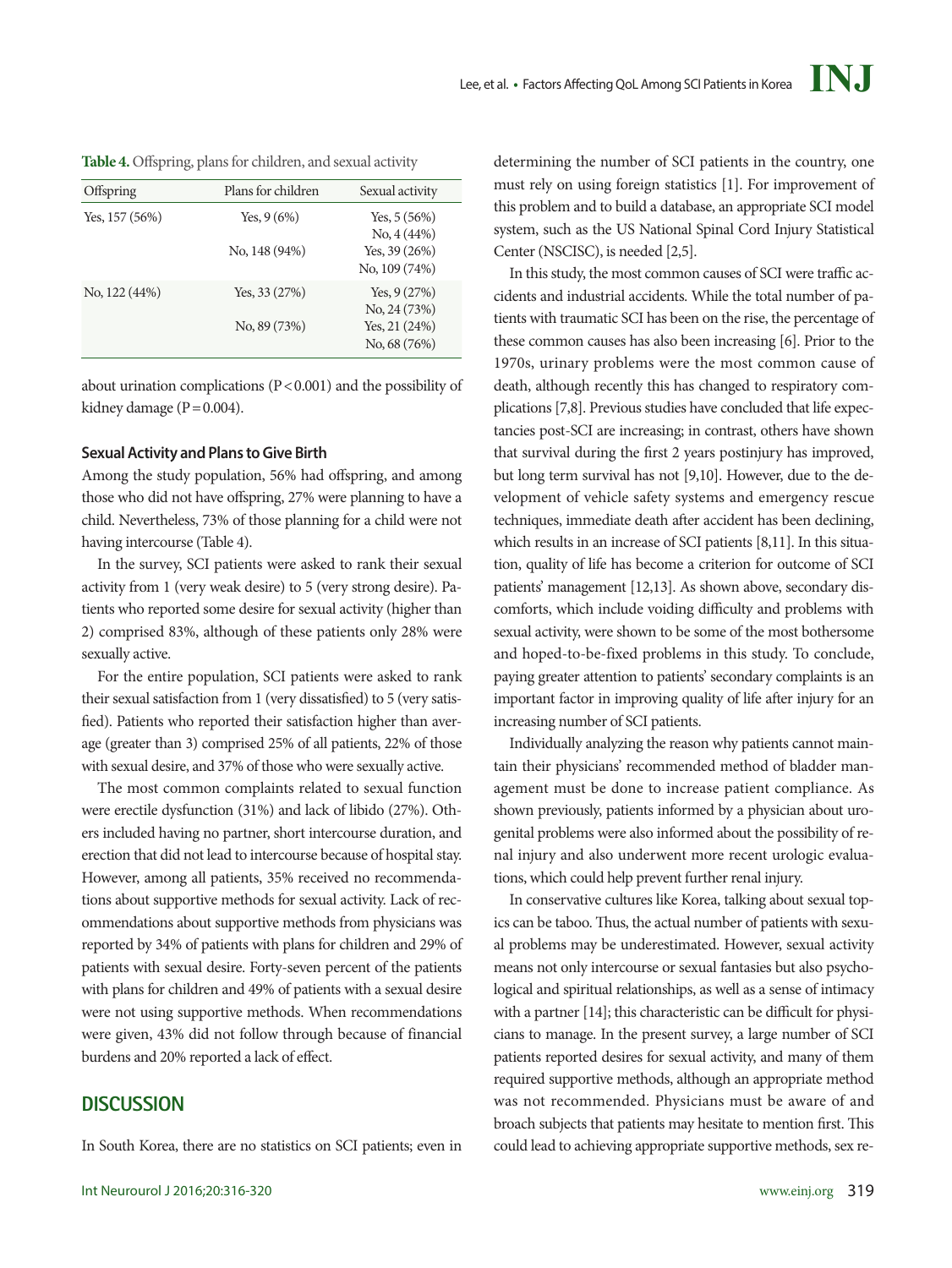habilitation, and recovery [14]. Regarding family planning, modern medicine has made having a child through assisted reproduction possible. Nevertheless, we could not determine how many patients preferred this method. Thus, it would be difficult for us to determine any correlation between sexual activity and plans for children.

Through the results of the questionnaire, it was discovered that SCI patients are suffering with many problems related to their quality of life. When managing SCI patients, physicians should show greater concern for problems related with voiding and sexual activity, rather than just physical disability.

# **SUPPLEMENTARY MATERIAL**

Supplementary material—Questionnaire for spinal cord injury patients—can be found via https://doi.org/10.5213/inj.1630540.270.

# **REFERENCES**

- 1. Kim MO. Epidemiology and prognosis of spinal cord injury. In: 2014 Korean Spinal Cord Association review course for spinal cord injury Association; 2014 Aug 9; Seoul, Korea. Bucheon: Korean Spinal Cord Association; 2014.
- 2. Spinal cord injury facts and figures at a glance [Internet]. Alabama (AL): The National Spinal Cord Injury Statistical Center; c2012 [cited 2014 Aug 1]. Available from: [https://www.nscisc.uab.edu/](https://www.nscisc.uab.edu/PublicDocuments/fact_figures_docs/Facts%202013.pdf) [PublicDocuments/fact\\_figures\\_docs/Facts%202013.pdf](https://www.nscisc.uab.edu/PublicDocuments/fact_figures_docs/Facts%202013.pdf).
- 3. Pershouse KJ, Barker RN, Kendall MB, Buettner PG, Kuipers P, Schuurs SB, et al. Investigating changes in quality of life and function along the lifespan for people with spinal cord injury. Arch Phys Med Rehabil 2012;93:413-9.
- 4. Cushman DM, Thomas K, Mukherjee D, Johnson R, Spill G. Perceived quality of life with spinal cord injury: a comparison between emergency medicine and physical medicine and rehabilitation physicians. PM R 2015;7:962-9.
- 5. Definition and Eligibility Criteria 2011-2016 [Internet]. Alabama (AL): The National Spinal Cord Injury Statistical Center; c2005 [cited 2015 Jan 1]. Available from: [https://www.nscisc.uab.edu/definition\\_eligibility.aspx.](https://www.nscisc.uab.edu/definition_eligibility.aspx.)
- 6. Shin JC, Kim DH, Yu SJ, Yang HE, Yoon SY. Epidemiologic change of patients with spinal cord injury. Ann Rehabil Med 2013;37:50-6.
- 7. Yeo JD, Walsh J, Rutkowski S, Soden R, Craven M, Middleton J. Mortality following spinal cord injury. Spinal Cord 1998;36:329-36.
- 8. Frankel HL, Coll JR, Charlifue SW, Whiteneck GG, Gardner BP, Jamous MA, et al. Long-term survival in spinal cord injury: a fifty year investigation. Spinal Cord 1998;36:266-74.
- 9. Shavelle RM, DeVivo MJ, Brooks JC, Strauss DJ, Paculdo DR. Improvements in long-term survival after spinal cord injury? Arch Phys Med Rehabil 2015;96:645-51.
- 10. Strauss DJ, Devivo MJ, Paculdo DR, Shavelle RM. Trends in life expectancy after spinal cord injury. Arch Phys Med Rehabil 2006;87: 1079-85.
- 11. Oliver M, Inaba K, Tang A, Branco BC, Barmparas G, Schnüriger B, et al. The changing epidemiology of spinal trauma: a 13-year review from a Level I trauma centre. Injury 2012;43:1296-300.
- 12. Trgovcevic S, Milicevic M, Nedovic G, Jovanic G. Health condition and quality of life in persons with spinal cord injury. Iran J Public Health 2014;43:1229-38.
- 13. Whalley Hammell K. Quality of life after spinal cord injury: a meta-synthesis of qualitative findings. Spinal Cord 2007;45:124-39.
- 14. Education and treatment in human sexuality: the training of health professionals. Report of a WHO meeting. World Health Organ Tech Rep Ser 1975;(572):5-33.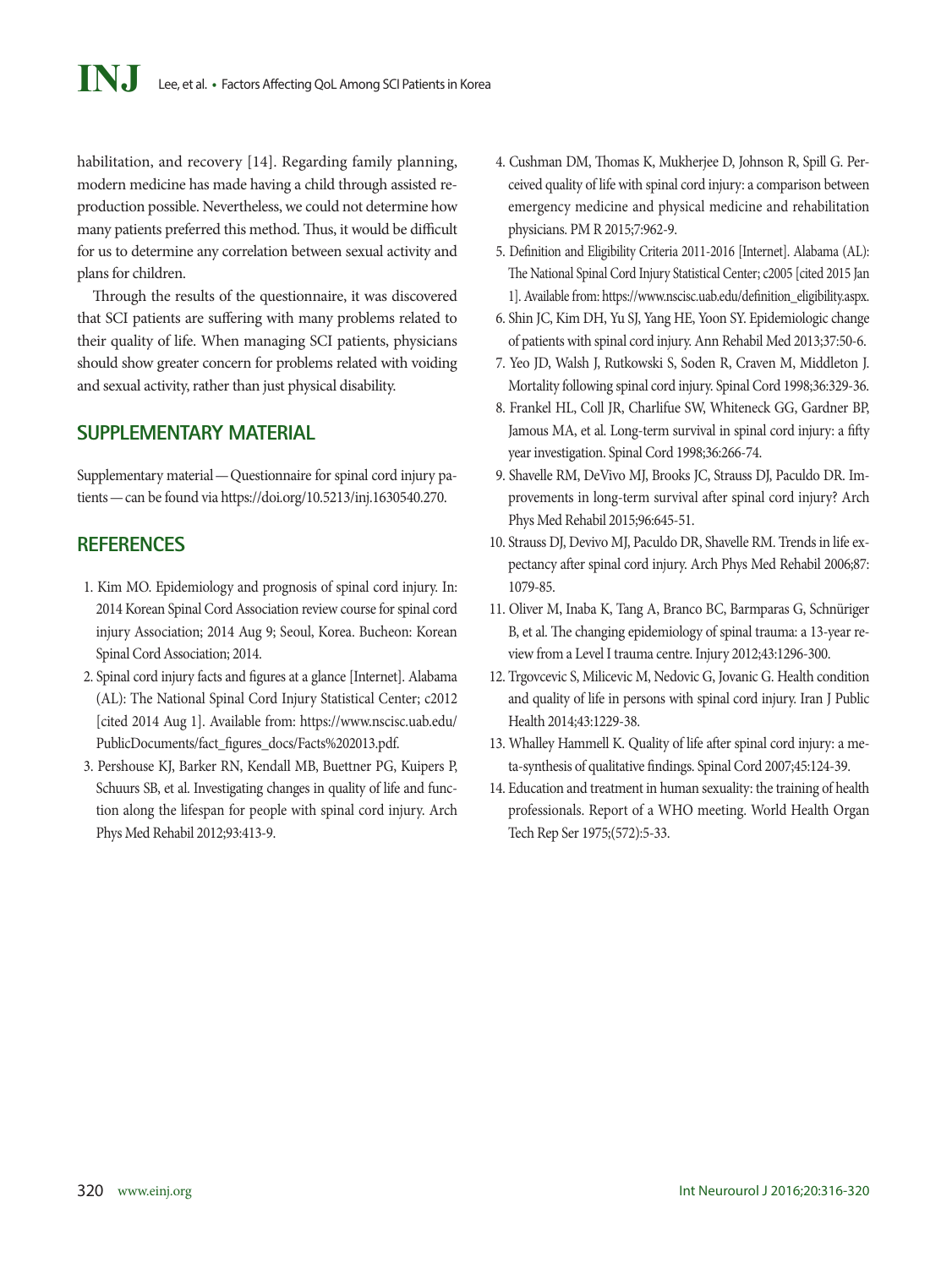#### **Supplementary material.** Questionnaire for spinal cord injury patients

1. Basic information 1.1 Year of birth 1.2 Sex 1.3 Vector of injury 1.4 Year of injury 1.5 Period of admission 1.6 Number of admissions 1.7 Cohabitation status 2. Daily discomforts (choose from listed below) 1) Physical disability 2) Sore 3) Urinary problems 4) Bowel problems 5) Sexual life 6) Pain 7) Hyperreflexia 8) Dyspnea 9) Depression 10) Other 2.1 What is your 'most bothersome' problem? 1st : \_\_\_\_\_\_\_, 2nd : \_\_\_\_\_\_, 3rd : 2.2 What is the problem you 'wish would improve'? 1st : \_\_\_\_\_\_, 2nd : \_\_\_\_\_\_, 3rd : 3. Daily management of voiding 3.1 Please check the voiding method you are using now, and answer the following questions 3.1.1 Incontinence voiding ( ) 3.1.1.1 Managing method 1) Pad or diaper (used per day: ) 2) Condom, Latex bag, Gismo 3) Other 3.1.1.2 Additional method 1) Valsalva maneuver 2) Percussion 3) Crede's maneuver 4) Other 3.1.2 Clean intermittent catheterization (CIC) ( ) 3.1.2.1 Who does the CIC? 1) Self 2) Family 3) Caregiver 4) Other 3.1.2.2 Which type of catheter do you use? ( ) 1) Latex (disposable) 2) Silicon (disposable) 3) Silicon (re-useable), if YES go to 3.1.2.3 4) Other 3.1.2.3 If you are using a re-usable silicon catheter please answer. Exchange period of catheter: ( ) per month Exchange period of antiseptic solution: ( ) per month 3.1.3 Urethral Foley catheterization ( ) Exchange period of catheter: ( ) per month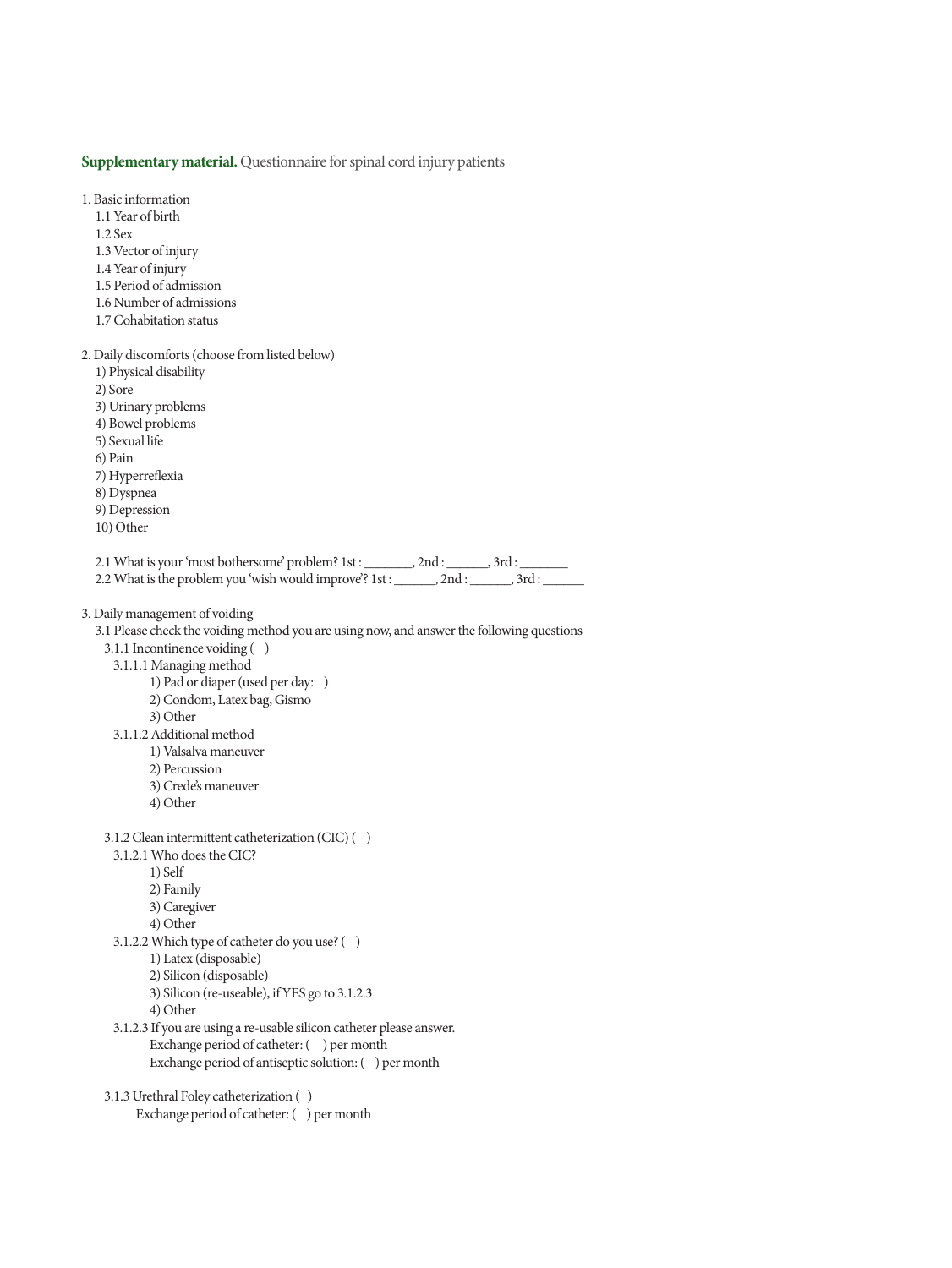3.1.4 Suprapubic Foley catheterization ( ) Exchange period of catheter: ( ) per month

3.2 What are the problems related to your current voiding method? (multiple answers allowed)

- 1) None
- 2) Incontinence
- 3) Urinary tract infection
- 4) Kidney stone
- 5) Headache or dizziness when bladder is distended
- 6) Vesicoureteral reflux
- 7) Other
- 3.3 Usually where do you get information about urologic management?
	- 1) Physician
	- 2) Spinal cord injury patients
	- 3) Internet, books
	- 4) Other

3.4 When was your most recent urologic examination?

- 1) Within 1 year
- 2) Within 3 years
- 3) Within 5 years
- 4) Over 5 years ago
- 5) Never

3.5 What was the recommended method of urinary management by physician?

- 1) Clean intermittent catheterization
- 2) Self-voiding
- 3) Urethral Foley catheterization
- 4) Suprapubic Foley catheterization
- 5) Medication
- 6) Other (multiple answers allowed)

3.6 If you are not on the urinary management your physician recommended, what is the reason?

- 1) Economic problems
- 2) No effect
- 3) Difficult to use catheter
- 4) No caregiver
- 5) Side effects
- 6) Other

3.7 Answer if you are on CIC.

- 3.7.1 How many times per day?
	- 1) Less than once
	- 2) 1–3 times
	- 3) 3–5 times
	- 4) More than 5 times
	- 5) Varies
- 3.7.2 Amount of urine per each CIC
	- 1) 100–300 mL
	- 2) 300–500 mL
	- 3) More than 500 mL
- 3.7.3 What is the difficulty of CIC? (multiple answers allowed)
	- 1) Difficult to use
	- 2) Economic problem
	- 3) Side effects
	- 4) Difficult to find places for CIC
	- 5) Hard to keep sanitized
	- 6) Other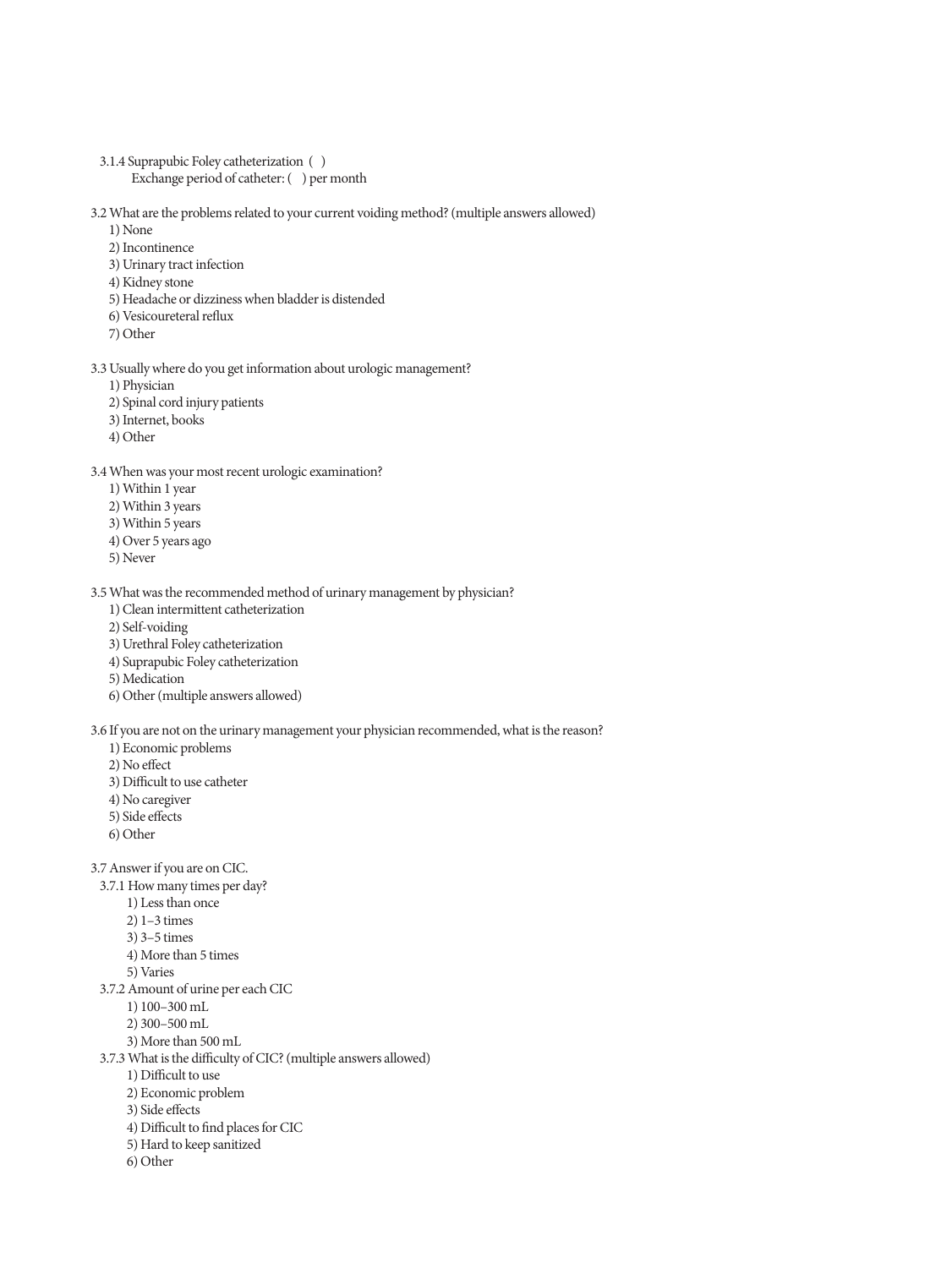3.7.4 What is the side effect of CIC? (multiple answers allowed)

- 1) Urinary tract infection
- 2) Urethral stricture
- 3) Headache, dizziness
- 4) Pain
- 5) Bladder stone
- 6) Incontinence
- 7) Other
- 3.8 Have you had any of the procedures/operations below? (multiple answers allowed)
	- 1) Bladder augmentation
	- 2) Artificial urethral sphincter implantation
	- 3) Bulking agent for urethra
	- 4) Urinary bypass
	- 5) Incision of the sphincter
	- 6) Dialysis
	- 7) Anti-reflux surgery
	- 8) Other

#### 3.9 Do you know of the possibility of renal injury due to bladder dysfunction?

- 1) Yes (Go to 3.10)
- 2) No

3.10 What was your source of information? (multiple answers allowed)

- 1) Physician
- 2) Spinal cord injured colleagues
- 3) Internet or books
- 4) Other
- 3.11 What was your expense for urinary management in 2013? Per month: \_\_\_\_\_\_\_\_\_\_\_\_\_ KRW (Korean won)
- 3.12 Are you taking voiding related medications? 1) Yes 2) No
- 4. Sex and family planning
	- 4.1 Do you have children?
		- $1)$  Yes

2) No

- 4.2 Do you plan to have children?
	- 1) Yes 2) No
- 4.3 Do you have a sex life?
	- 1) Yes
	- 2) No
- 4.4 Are you satisfied with your current sex life?
	- 1) Very unsatisfied
	- 2) Quite unsatisfied
	- 3) Average
	- 4) Quite satisfied
	- 5) Very unsatisfied